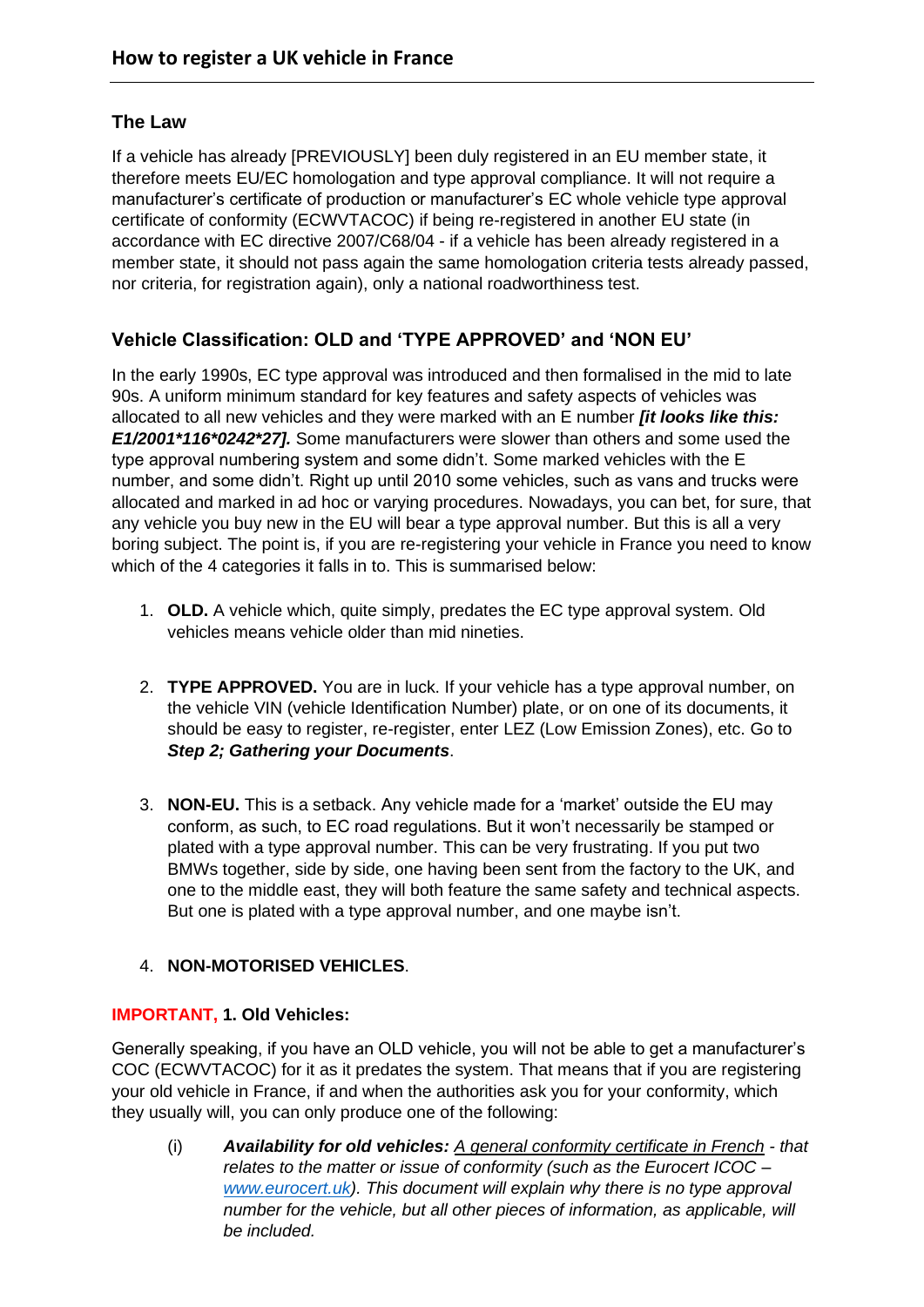- (ii) *Availability for old vehicles: An Attestation d'Identification. This is some kind of document that some vehicle manufacturers can produce, in place of an ECCOC. It allows some French bureaucratic staff to choose to tick a box, but that's about it.*
- (iii) *Availability for old vehicles: Other documents that do the same as (i) and (ii), such as a 'Partial COC', available from certain companies, mainly in France, may be accepted by some French bureaucratic staff.*

If your vehicle is very old, it can be classed as COLLECTION. This is similar to the UK's 'HISTORIC VEHICLE' category and although it seems to vary, the benchmark in France is 'more than 30 years old'. This can be an easier category to work with as the authorities do not expect a type approval number, However, they do still ask for a COC. In this instance you have, again, the three options above to give them an acceptable document.

#### **IMPORTANT, 2. NON-EU Vehicles:**

Go to *Step 2; Gathering your Documents*.

#### **IMPORTANT, 3. NON-EU Vehicles:**

If you have a vehicle that has come from outside the EU, it will not have a type approval number, and sometimes its VIN will give away the fact it was made for outside the EU. Even if it has been registered in the UK, by way of an IVA test, the French authorities may very well not acquiesce on the issue of type approval number and insist on a manufacturer's ECWVTACOC. In this case you can only hope to get a document such as the Eurocert ICOC – [www.eurocert.uk,](http://www.eurocert.uk/) or a Partial COC maybe. Please note that it may still be EC type approved, just not plated as such.

#### **IMPORTANT, 4. Non-motorised Vehicles:**

It is not only cars, motorbikes, motorhomes, vans and trucks that have to be registered in France. Trailers, agricultural machines, ATVs, and caravans do too. This is a surprise to most British people and is daunting since there is no registration history from the UK for these vehicles.

- (i) *Availability for non-motorised vehicles: An independent document - that relates to the matter or issue of conformity (such as the Eurocert ICOC – [www.eurocert.uk\)](http://www.eurocert.uk/). This document will explain why there is no type approval number for the vehicle, but all other pieces of information, as applicable, will be included.*
- (ii) *Availability for non-motorised vehicles: A manufacturer's COC may be available for your caravan, horsebox, trailer, plant, machine. This document may include a type approval number for the non-motorised vehicle.*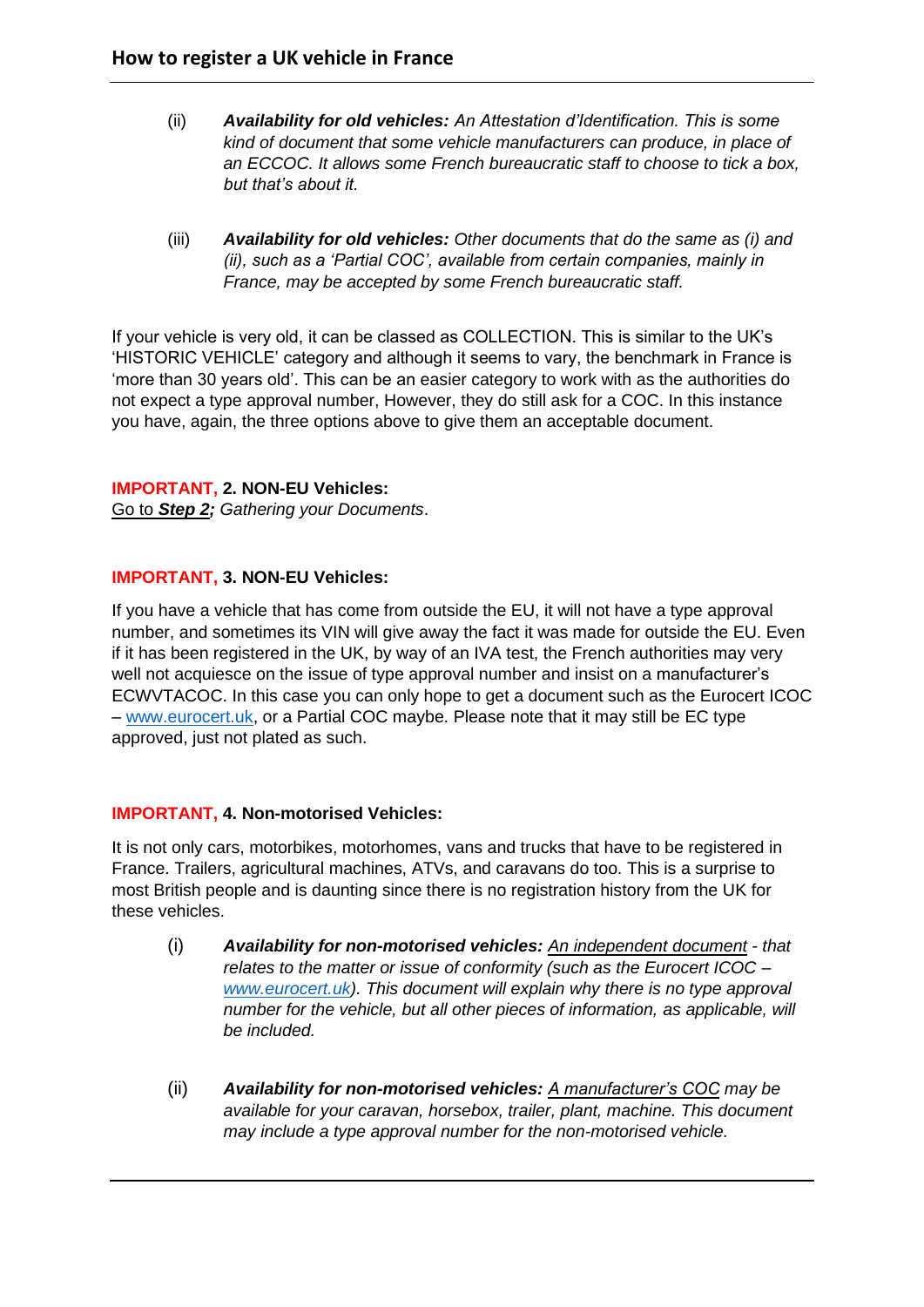### **Step 1; driving your vehicle to France on 'foreign' plates.**

Under current European Area rules and norms, a foreign-registered number plate can be used for UP TO 6 months (180 days) or 90 days, depending on the emerging rules and guidelines by a particular European Area country. while the person is settling in and looking for work, etc. Note that the 6 month rule had already started to crumble and fade around the EU during COVID YEAR 1. It used to be set in stone and not aggressively enforced by local Police (meaning you might have got, and might still get, much more than 6 months). In Italy in December 2018 this was reduced to 60 days by state legal statute, so it now seems that this rule can be changed by member states at their discretion and COVID and 2021 changes mean – you should check with the most-local authorities.

# **Step 2; Gathering your Documents, to apply for a Carte Grise (officially now called CERTIFICAT D'IMMATRICULATION)**

Below is the list normally required for immatriculation (issue of certificat d'immatriculation);

- (i) **Completed application form** (Demande de certificat d'immatriculation, [cerfa [13750](https://www.formulaires.modernisation.gouv.fr/gf/showFormulaireSignaletiqueConsulter.do?numCerfa=13750)]).
- (ii) **Contrôle Technique (CT).** The equivalent to the UK MOT test; if the car is more than 4 years old.
- (iii) **Previous certificat d'immatriculation** (V5C, aka 'British logbook').
- (iv) **Facture d'achat.** Original 'VAT invoice' or receipt from the vehicle's seller [to you]. This may of course be totally impossible to obtain or present. If the person or agency processing the application insists it may all drag on for weeks or months, but see point 9 (below).
- (v) **Pièce d'identité.** Photographic ID**.**
- (vi) **Justificatif de domicile.** This means proof of address. A utility bill, such as EDF, or another proof of address. Or they may ask for your social security number.
- (vii) **Certificat de Conformité - 'COC'.** This is the fly in the ointment, and the main reason for this lengthy article. It can always be overcome but you may need a huge amount of staying power. Note that usually this is required in French and in some areas must be in French.
- (viii) **Fees for tax.** Fees are based on region, the age of the vehicle and the CO2 emissions. But the ancient method still used for car tax assessment is **Puissance fiscal**, which is based on a calculated CV (its 'chevaux fiscaux'). Note that this does NOT mean horsepower. It is a calculation, which may be got from the vehicle manufacturer or on some documentation you can purchase for your vehicle (such as the Eurocert ICOC – [www.eurocert.uk\)](http://www.eurocert.uk/).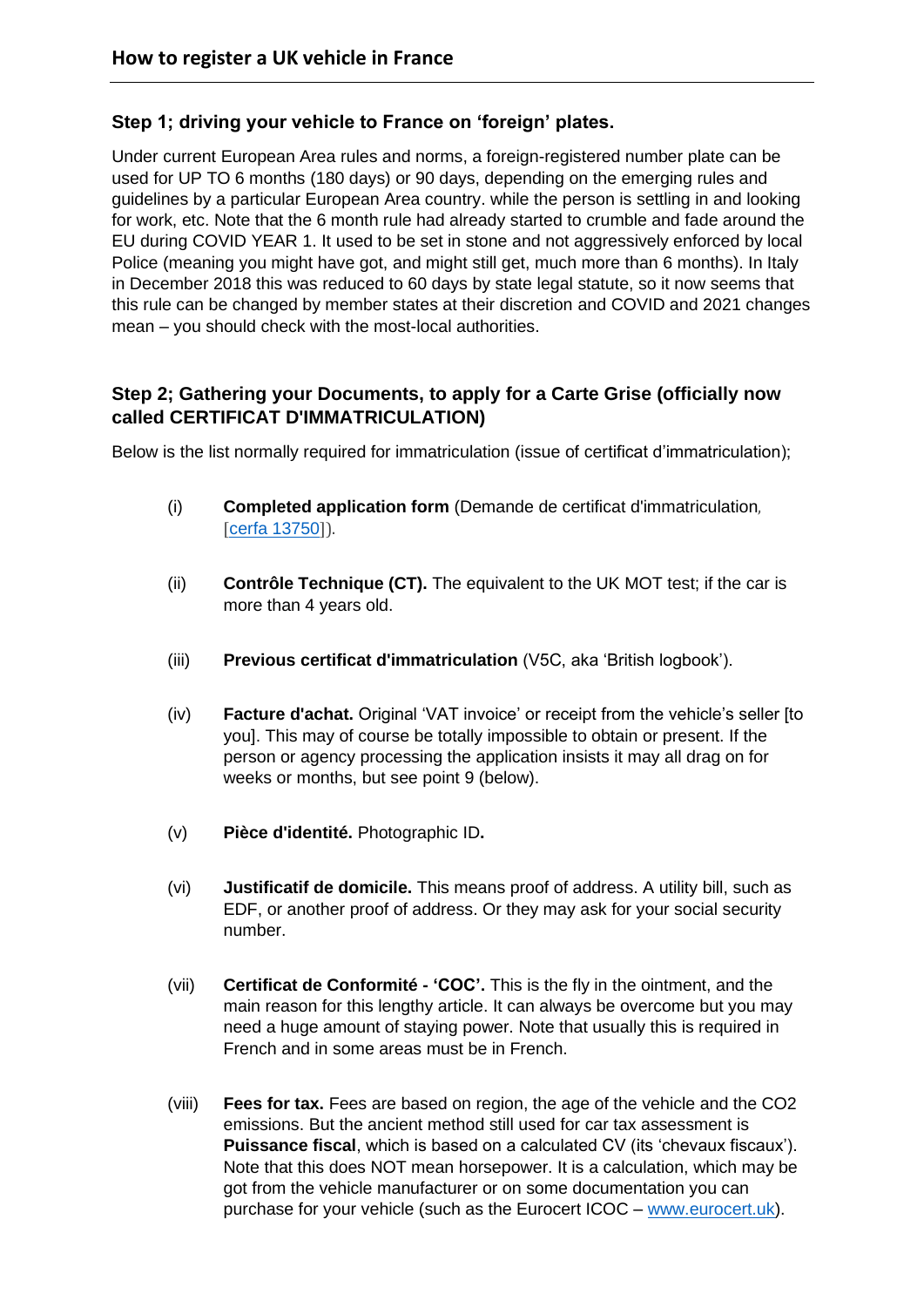- (ix) **Completed 846A form**. This is a signed-off form stating that the vehicle complies with France TVA (VAT) rules. The same system is now in place in the UK; it is to stop vehicles being smuggled around the EU by road, especially in the Schengen area. This can be obtained from your local tax office (Centre des Impots) or Tresorerie Impots) or Tresorerie. Please note that for all unregistered vehicles in France, the **846A** is essential, and the previous Quitus Fiscal is no longer applicable to UK-registered vehicles. So if your car is unregistered, and in France, it must have arrived there after 01.01.2021 and you must get a completed 846A.
- (x) NOTE: the **846A** may be accepted in place of a receipt or invoice for the vehicle. To obtain an 846A you may need to present to the tax office person the vehicle conformity document. This is because they consider the vehicle conformity document / COC the identity document for the vehicle (*which of course it isn't buy never mind* (b). The V5C is the identity document. If they do ask for a COC as well, they will usually happily accept an independent company's document stating the same basic information as a vehicle manufacturer's COC (such as the Eurocert ICOC – [www.eurocert.uk\)](http://www.eurocert.uk/).

### **Step 3; Making the Application for a Carte Grise**

**CT:** A Controle Technique (CT) test must come first (or after the 846A), as it always has done. This is the French equivalent to the UK MOT test. You will need some paperwork to book this test. Usually the UK V5C will suffice but this is all at the discretion of the tester and testing station or garage. Quite often they will ask for the vehicle COC at this point. A manufacturer's COC (aka ECWVTACOC or 'type approval certificate') will then be required, but almost always they will accept an independent source or provider of EU/EC compliance (such as the Eurocert ICOC – [www.eurocert.uk\)](http://www.eurocert.uk/).

**After the CT:** In the old days (before 2018) a vehicle owner would go to the local Prefecture or even French Town Hall and present documents for scrutiny and consideration. Nowadays almost every Prefecture has closed and there is a variety of ways to make an application for 'immatriculation'. According to the region, the ways and as things change, the following are ways that may be open to you in your area:

- (i) *CT garage* or testing station may do all the work. They will do the CT, and they will gather your documents, scan everything, and upload in an online application using ANTS system access.
- (ii) *Special shop* or office called **SERVICE CARTE GRISE** (if you google it you may have one nearby).
- (iii) *Agents* and agencies exist and these will gather up your documents, advise you, take a fee, and upload an online application using ANTS system access.
- (iv) *Prefectures* and administrative desks at Town Halls some do still exist in remote areas and you will be able to take all your documents and speak to someone, before and after the application.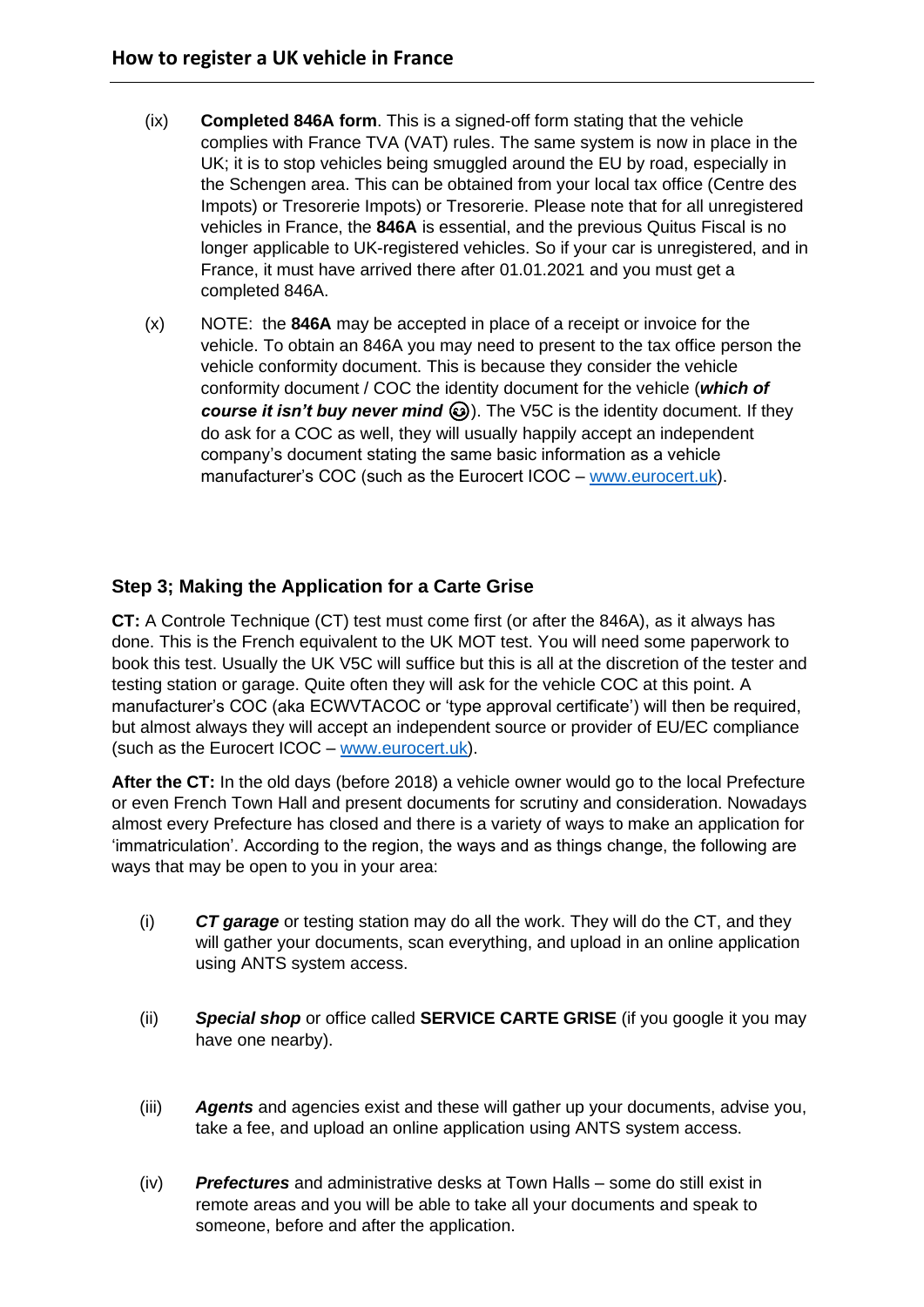- (v) *Online* access to the ANTS system is being made available directly to members of the public.
- (vi) *Main dealers* may do all the work. They will gather your documents, scan everything, and upload in an online application using ANTS system access.

### **Step 4; Dealing with arising problems (REJECTION)**

If your application is rejected there could be any number of reasons. However, if the rejection is because of the 'COC' side of things and/or no CNIT number (French vehicle ID system) was generated, the following section is relevant.

In the unfortunate situation that conformity verification/corroboration is mentioned by Prefecture staff as a reason for rejection of your application (i.e. not enough corroboration), what they mean is THE COMPUTER SAYS NO.

- **1. Missing documents.** Even though a bureaucrat or email may tell you that one thing was missing or 'not accepted', it may be that an entirely different document was missing. (Hey. Come on, it's the same with the UK DVLA  $\odot$ ). Revisit the list above of Gathering your Documents. The most common omissions and/or objections are referred to below:
	- **a. 846A form**. This is the more difficult to obtain for new arrivals in France and many people overlook it. It is true that sometimes an application can go through without it or they may be able to use an old QUITAS FISCAL if you have one. But this is not to be relied on now that the ANTS system is centralised, rather than the old person-person system.

To obtain an 846A, as mentioned above, this can be obtained from your local tax office (Centre des Impots) or Tresorerie

**b. Missing Type Approval Number on V5C, COC, ICOC, Attestation (for whatever reason).** If the system operators are insisting on a type approval number, which really is not available or applicable, and agencies such as EUROCERT cannot find one, you can do the following to overcome the problem:

If you have one nearby, you go to a local **DREAL** office, present your V5C and give them a photocopy of it (they can't copy it for you) and a cheque for around 64€. They will send you by post, often within a week, an "identification document", which the ANTS operators will usually accept for input of vehicle information (bypassing the type approval element).

If DREAL can't give you an "identification document", you have to apply to them for a "DEMANDE DE RÉCEPTION À TITRE ISOLÉ", which will cost you around 86€.

Sometimes DREAL will get in touch with the UK DVLA to get the information on which registration was granted (eg. an IVA test). Sadly, this can take a